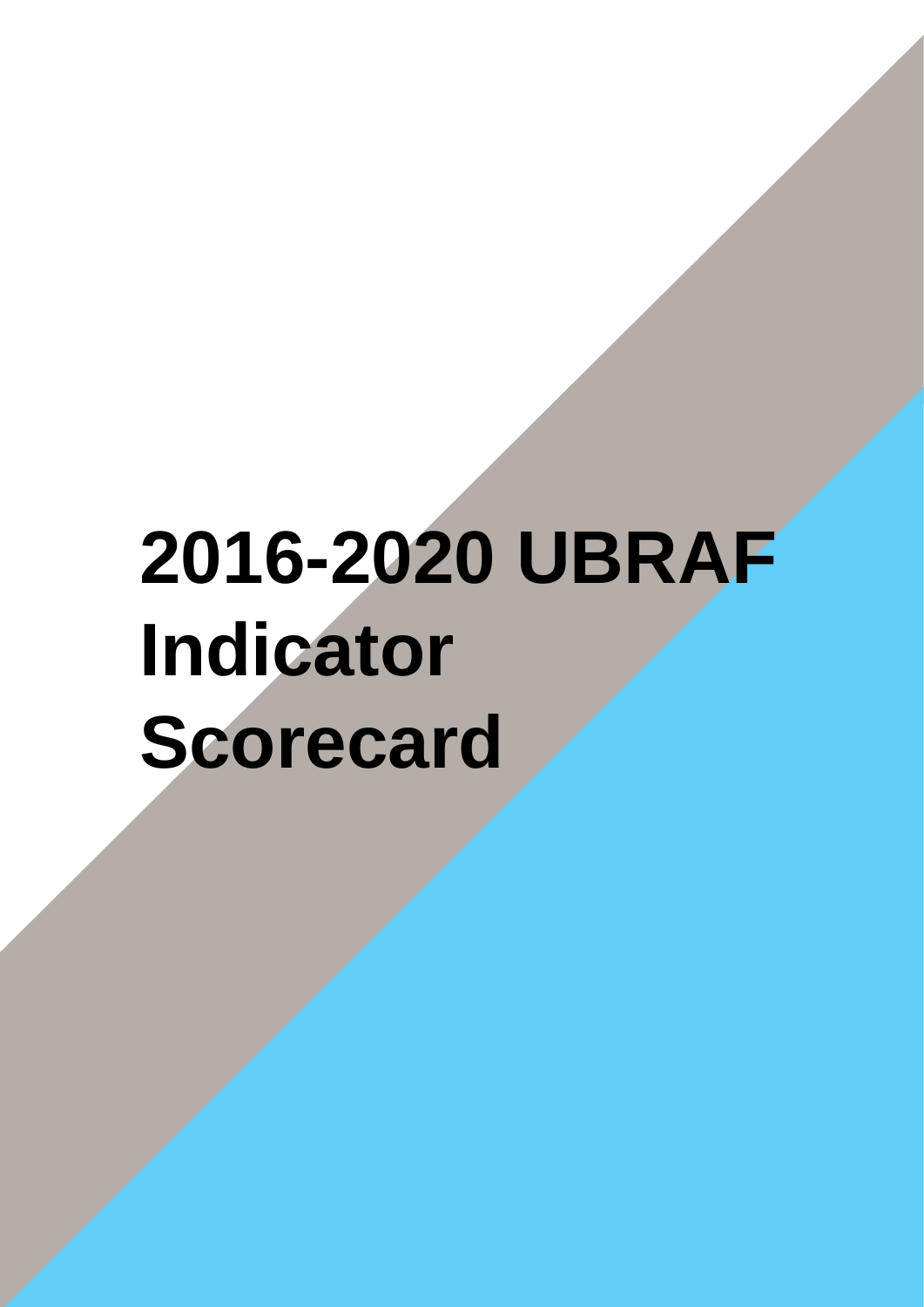## **2016-2019 UBRAF INDICATOR SCORECARD**

| Legend $1$                                                                                                                                                                                                                                                  |               |                           |                                                      |                  |                  |                  |  |  |
|-------------------------------------------------------------------------------------------------------------------------------------------------------------------------------------------------------------------------------------------------------------|---------------|---------------------------|------------------------------------------------------|------------------|------------------|------------------|--|--|
| On track<br><b>Slow progress</b><br>Not on track (% progress is less<br>(% progress is equal or<br>$\color{blue}\blacklozenge$<br>(% progress is between 75% -<br>than 50% of 2021 targets)<br>greater than 75% of<br>50% of 2021 targets)<br>2021 targets) |               |                           |                                                      |                  |                  |                  |  |  |
|                                                                                                                                                                                                                                                             |               |                           |                                                      |                  |                  |                  |  |  |
|                                                                                                                                                                                                                                                             |               |                           | <b>STRATEGY RESULT AREA 1: TESTING AND TREATMENT</b> |                  |                  |                  |  |  |
| Indicator 1.1: Percentage of<br>countries with selected HIV testing<br>services in place                                                                                                                                                                    |               | 2016<br>$[N=87]$          | 2017<br>$[N=87]$                                     | 2018<br>$[N=87]$ | 2019<br>$[N=87]$ | 2020<br>$[N=87]$ |  |  |
| 2021 target-90%                                                                                                                                                                                                                                             | Status*       | 54%                       | 61%                                                  | 59%              | 64%              | 68%              |  |  |
|                                                                                                                                                                                                                                                             |               | Measurements <sup>2</sup> |                                                      |                  |                  |                  |  |  |
| The country offers targeted testing<br>services                                                                                                                                                                                                             |               | 97%                       | 95%                                                  | 97%              | 99%              | 98%              |  |  |
| The country offers lay providers<br>testing                                                                                                                                                                                                                 |               | 86%                       | 86%                                                  | 86%              | 84%              | 87%              |  |  |
| Quality assurance (laboratory) of<br>testing and re-testing before ART<br>initiation                                                                                                                                                                        |               | 92%                       | 97%                                                  | 94%              | 95%              | 92%              |  |  |
| The country offers HIV partner<br>notification services                                                                                                                                                                                                     |               | 64%                       | 70%                                                  | 69%              | 78%              | 82%              |  |  |
| Indicator 1.2: Percentage of<br>countries adopting WHO HIV<br>treatment guidelines                                                                                                                                                                          |               | 2016<br>$[N=87]$          | 2017<br>$[N=87]$                                     | 2018<br>$[N=87]$ | 2019<br>$[N=87]$ | 2020<br>$[N=87]$ |  |  |
| 2021 target-80%                                                                                                                                                                                                                                             | <b>Status</b> | 38%                       | 53%                                                  | 54%              | 61%              | 66%              |  |  |
|                                                                                                                                                                                                                                                             |               | <b>Measurements</b>       |                                                      |                  |                  |                  |  |  |
| Treat All policy is adopted                                                                                                                                                                                                                                 |               | 64%                       | 80%                                                  | 94%              | 93%              | 99%              |  |  |
| The country has adopted task shifting<br>or task sharing in provision of ART                                                                                                                                                                                |               | 65%                       | 69%                                                  | 70%              | 76%              | 76%              |  |  |
| Policies/strategies for ART retention<br>and adherence in place                                                                                                                                                                                             |               | 91%                       | 94%                                                  | 90%              | 95%              | 97%              |  |  |
| A programme for nutritional support to<br>people on ART is in place                                                                                                                                                                                         |               | 74%                       | 75%                                                  | 69%              | 76%              | 83%              |  |  |
| Indicator 1.3: Percentage of<br>countries adopting quality health-<br>care services for children and<br>adolescents                                                                                                                                         |               | 2016<br>$[N=87]$          | 2017<br>$[N=87]$                                     | 2018<br>$[N=87]$ | 2019<br>$[N=87]$ | 2020<br>$[N=87]$ |  |  |

 $1$  Analysis based on the same set of 87 countries (with Joint Programme presence) that have participated in data collection annually between 2016-2020. This allows for each country's progress to be observed and to demonstrate trends.

 $^2$  Multiple measurements for each indicator allow for disaggregated analysis, which can help with comparing data and relationships for components of the indicator; and revising components, if necessary, to ensure the relevance of the indicator over time.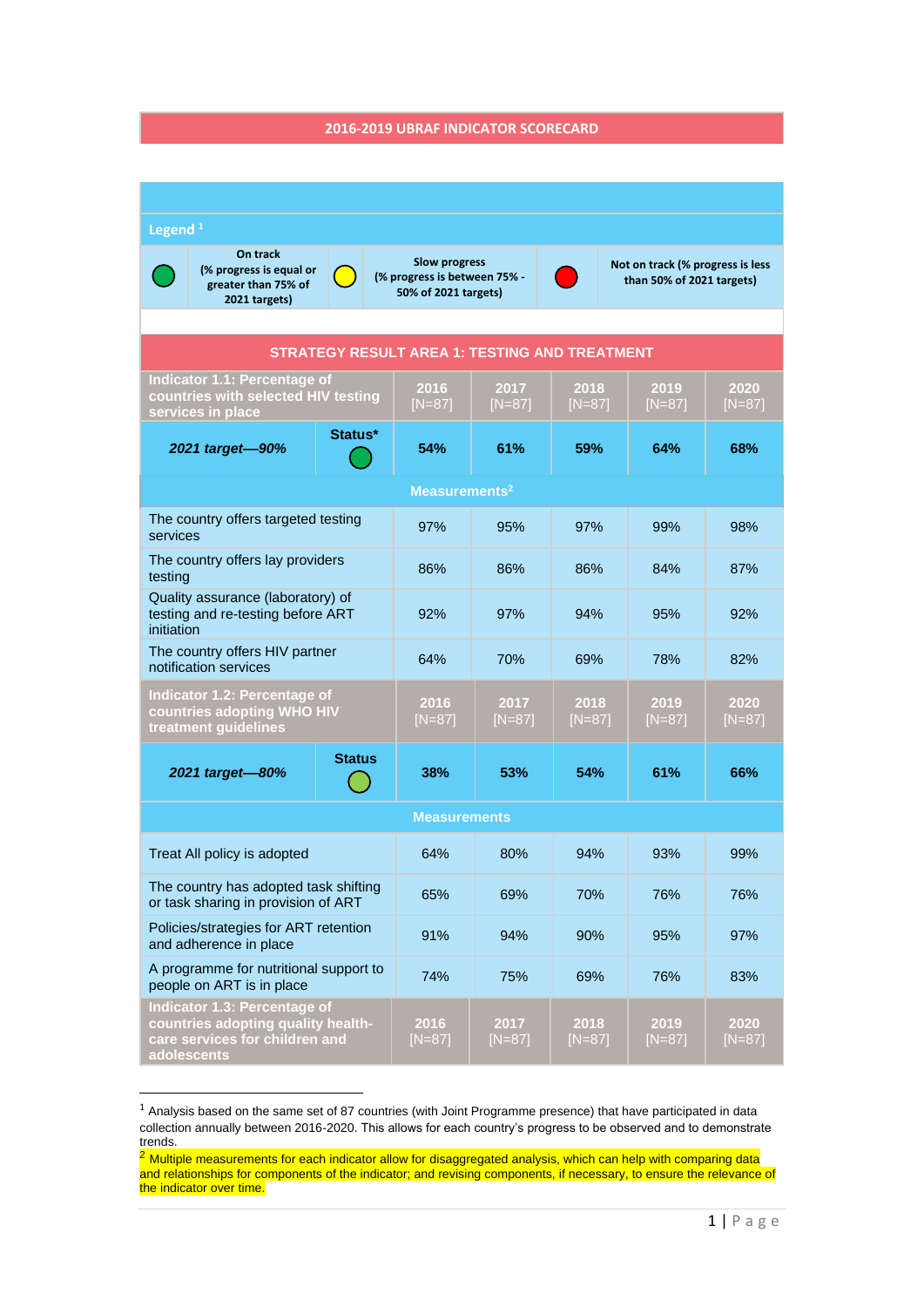| 2021 target-90%                                                                                                                                                                               | <b>Status</b> | <b>51%</b>          | 55%                                      | 55%              | 56%              | 59%              |  |  |  |
|-----------------------------------------------------------------------------------------------------------------------------------------------------------------------------------------------|---------------|---------------------|------------------------------------------|------------------|------------------|------------------|--|--|--|
| <b>Measurements</b>                                                                                                                                                                           |               |                     |                                          |                  |                  |                  |  |  |  |
| A strategy/measure to address loss<br>to follow up/adherence/retention<br>issues for children/adolescents is in<br>place                                                                      |               | 74%                 | 78%                                      | 79%              | 82%              | 80%              |  |  |  |
| Provider-initiated testing and<br>counselling is available in all services<br>for children under five <sup>3</sup>                                                                            |               | 78%                 | 79%                                      | 80%              | 86%              | 87%              |  |  |  |
| Strategies for identification of older<br>children living with HIV beyond the<br>health sector, such as linkages with<br>social protection (orphans and<br>vulnerable children), are in place |               | 61%                 | 62%                                      | 64%              | 63%              | 66%              |  |  |  |
| Indicator 1.4: Percentage of<br>countries with a plan and allocated<br>resources to achieve Fast-Track<br>targets in high-burden cities                                                       |               | 2016<br>$[N=87]$    | 2017<br>$[N=87]$                         | 2018<br>$[N=87]$ | 2019<br>$[N=87]$ | 2020<br>$[N=87]$ |  |  |  |
| 2021 target-90%                                                                                                                                                                               | <b>Status</b> | 21%                 | 30%                                      | 33%              | 37%              | 45%              |  |  |  |
| <b>Measurements</b>                                                                                                                                                                           |               |                     |                                          |                  |                  |                  |  |  |  |
| The country has identified high-<br>burden cities                                                                                                                                             |               | 82%                 | 84%                                      | 83%              | 86%              | 87%              |  |  |  |
|                                                                                                                                                                                               |               |                     | <b>Countries with high-burden cities</b> |                  |                  |                  |  |  |  |
|                                                                                                                                                                                               |               | 2016<br>$[N=71]$    | 2017<br>$[N=73]$                         | 2018<br>$[N=72]$ | 2019<br>$[N=75]$ | 2020<br>$[N=76]$ |  |  |  |
| All high-burden cities have developed<br>a plan and allocated resources to<br>achieve Fast-Track targets                                                                                      |               | 21%                 | 30%                                      | 33%              | 37%              | 45%              |  |  |  |
| Indicator 1.5a: Percentage of<br>countries where HIV is integrated<br>in national emergency<br>preparedness and response and<br><b>HIV integrated in country national</b><br>pian             |               | 2016<br>$[N=87]$    | 2017<br>$[N=87]$                         | 2018<br>[N=87]   | 2019<br>$[N=87]$ | 2020<br>$[N=87]$ |  |  |  |
| 2021 target - 90%                                                                                                                                                                             | <b>Status</b> | N/A                 | 66%                                      | 66%              | 68%              | 72%              |  |  |  |
|                                                                                                                                                                                               |               | <b>Measurements</b> |                                          |                  |                  |                  |  |  |  |
| The country has a national<br>emergency preparedness and<br>response plan                                                                                                                     |               | N/A                 | 68%                                      | 77%              | 78%              | 78%              |  |  |  |
| HIV is integrated in the country's<br>national emergency<br>preparedness and response<br>plans                                                                                                |               | N/A                 | 66%                                      | 66%              | 68%              | 72%              |  |  |  |
| Indicator 1.5b: Percentage of<br>countries offering HIV-related                                                                                                                               |               | 2016<br>$[N=48]$    | 2017<br>$[N=46]$                         | 2018<br>$[N=51]$ | 2019<br>$[N=59]$ | 2020<br>$[N=61]$ |  |  |  |

 $3$  "Not Applicable" is a response option for this indicator measurement. "Not applicable" can be chosen by country respondents if the epidemic is not generalised in their country. "Not applicable" responses are included in the numerator (with "yes" responses) as defined in th[e UBRAF Indicator Guidance.](https://unaids.sharepoint.com/:b:/s/FSPFA/EagVZO0_fjFItu45olm99JMBcphSxuMERxn_-3PJBkST9A?e=wpnweg)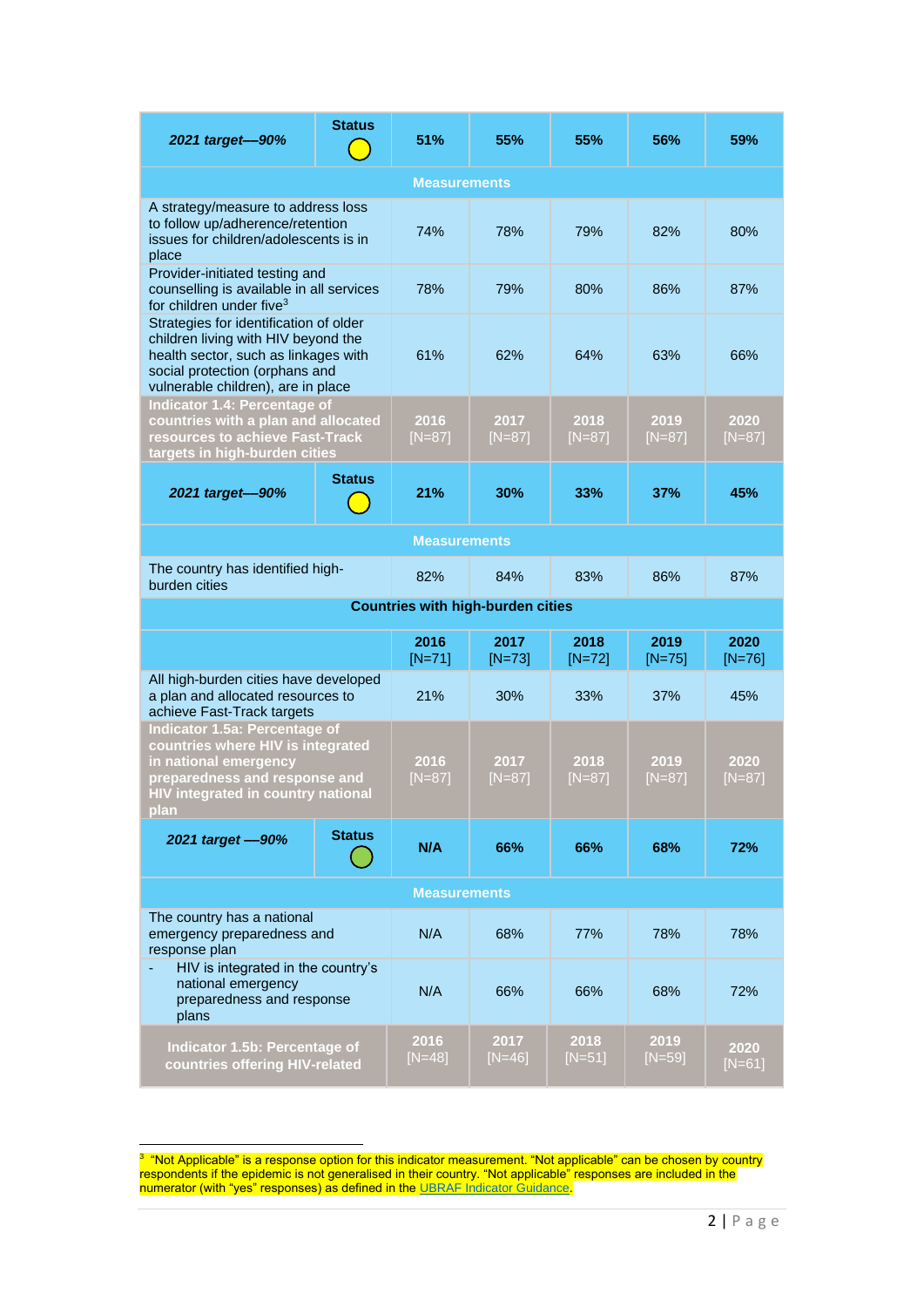| services for populations affected<br>by humanitarian emergencies <sup>4</sup>                                                       |               |                      |                    |                                     |                                             |                    |
|-------------------------------------------------------------------------------------------------------------------------------------|---------------|----------------------|--------------------|-------------------------------------|---------------------------------------------|--------------------|
|                                                                                                                                     | <b>Status</b> |                      |                    | <b>Refugees and asylum seekers</b>  |                                             |                    |
| 2021 target-90%                                                                                                                     |               | 85%                  | 89%                | 80%                                 | 90%                                         | 93%                |
|                                                                                                                                     |               | <b>Measurements</b>  |                    |                                     |                                             |                    |
| Refugees/asylum seekers are<br>relevant in the context of the country<br>epidemic                                                   |               | 55%<br>$[N=48/87]$   | 53%<br>$[N=46/87]$ | 59%<br>$[N=51/87]$                  | 68%<br>$[N=59/87]$                          | 70%<br>$[N=61/87]$ |
| HIV services for key populations                                                                                                    |               | 90%                  | 93%                | 86%                                 | 93%                                         | 98%                |
| Services (including PEP) for<br>survivors of sexual and gender-<br>based violence                                                   |               | 90%                  | 91%                | 90%                                 | 98%                                         | 95%                |
| Basic HIV services: HIV testing,<br>PMTCT, treatment (ART, TB,<br>STI <sub>s</sub> )                                                |               | 92%                  | 98%                | 98%                                 | 98%                                         | 100%               |
| Indicator 1.5b: Percentage of<br>countries offering HIV-related<br>services for populations affected<br>by humanitarian emergencies |               | 2016<br>$[N=40]$     | 2017<br>$[N=38]$   | 2018<br>$[N=42]$                    | 2019<br>$[N=48]$                            | 2019<br>$[N=51]$   |
| 2021 target-90%                                                                                                                     | <b>Status</b> |                      |                    | <b>Internally displaced persons</b> |                                             |                    |
|                                                                                                                                     |               |                      |                    |                                     |                                             |                    |
|                                                                                                                                     |               | 78%                  | 84%                | 79%                                 | 88%                                         | 86%                |
|                                                                                                                                     |               | <b>Measurements</b>  |                    |                                     |                                             |                    |
| Internally displaced persons are<br>relevant in the context of the country<br>epidemic                                              |               | 46%<br>$[N = 40/87]$ | 44%<br>$[N=38/87]$ | 48%<br>$[N=42/87]$                  | 55%<br>$[N=48/87]$                          | 59%<br>$[N=51/87]$ |
| HIV services for key populations                                                                                                    |               | 93%                  | 97%                | 86%                                 | 96%                                         | 94%                |
| Services (including PEP) for<br>survivors of sexual and gender-<br>based violence                                                   |               | 88%                  | 89%                | 93%                                 | 94%                                         | 98%                |
| Basic HIV services: HIV testing,<br>PMTCT, treatment (ART, TB,<br>STI <sub>s</sub> )                                                |               | 95%                  | 97%                | 95%                                 | 96%                                         | 92%                |
| Indicator 1.5b: Percentage of<br>countries offering HIV-related<br>services for populations affected<br>by humanitarian emergencies |               | 2016<br>$[N=40]$     | 2017<br>$[N=37]$   | 2018<br>$[N=43]$                    | 2019<br>$[N=46]$                            | 2020<br>$[N=48]$   |
|                                                                                                                                     | <b>Status</b> |                      |                    |                                     | People affected by humanitarian emergencies |                    |
| 2021 target-90%                                                                                                                     |               | 73%                  | 78%                | 72%                                 | 74%                                         | 79%                |
|                                                                                                                                     |               | <b>Measurements</b>  |                    |                                     |                                             |                    |

4 "Not applicable" is a response option for this indicator measurement. ""Not applicable" refers to the relevance of the population group for the epidemic in the country and to the entire package of services, as defined in the UBRAF [Indicator Guidance](https://unaids.sharepoint.com/:b:/s/FSPFA/EagVZO0_fjFItu45olm99JMBcphSxuMERxn_-3PJBkST9A?e=wpnweg). "Not applicable" responses were excluded from the calculation.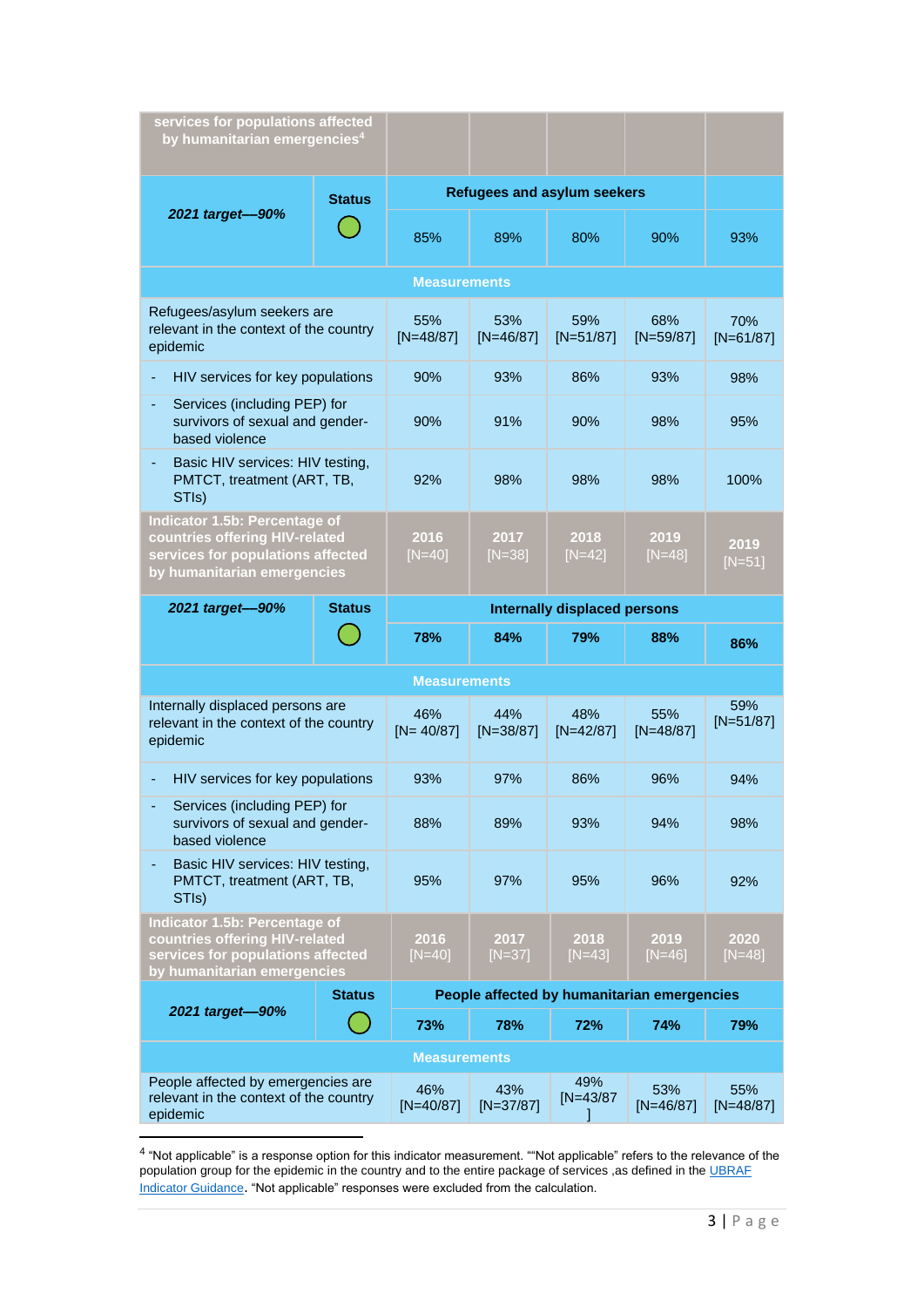| - Food and nutrition support (this<br>may include cash transfers) is<br>accessible to this key population | 73% | 78% | 72% | 74% | 79% |
|-----------------------------------------------------------------------------------------------------------|-----|-----|-----|-----|-----|
|-----------------------------------------------------------------------------------------------------------|-----|-----|-----|-----|-----|

| STRATEGY RESULT AREA 2: ELIMINATION OF MOTHER-TO-CHILD-TRANSMISSION                                                                  |               |                  |                  |                  |                  |                  |  |
|--------------------------------------------------------------------------------------------------------------------------------------|---------------|------------------|------------------|------------------|------------------|------------------|--|
| Indicator 2.1: Percentage of countries<br>implementing latest EMTCT guidance                                                         |               | 2016<br>$[N=87]$ | 2017<br>$[N=87]$ | 2018<br>$[N=87]$ | 2019<br>$[N=87]$ | 2020<br>$[N=87]$ |  |
| 2021 target-100%                                                                                                                     | <b>Status</b> | 64%              | 67%              | 63%              | 67%              | 68%              |  |
| <b>Measurements</b>                                                                                                                  |               |                  |                  |                  |                  |                  |  |
| Lifelong treatment is offered to all HIV-<br>positive pregnant women                                                                 |               | 99%              | 100%             | 98%              | 100%             | 100%             |  |
| Repeat testing of HIV-negative pregnant<br>and breastfeeding women is offered <sup>5</sup>                                           |               | 85%<br>$[N=39]$  | 90%<br>$[N=39]$  | 92%<br>$[N=39]$  | 90%<br>$[N=39]$  | 90%<br>$[N=40]$  |  |
| Partner testing of HIV-positive pregnant<br>women in antenatal care settings is<br>offered                                           |               | 91%              | 89%              | 87%              | 92%              | 91%              |  |
| Networks of women, including of women<br>living with HIV, are engaged in EMTCT<br>strategy development and service<br>implementation |               | 76%              | 76%              | 74%              | 74%              | 74%              |  |

| <b>STRATEGY RESULT AREA 3: HIV PREVENTION AMONG YOUNG PEOPLE</b>                                                          |               |                     |                  |                  |                  |                  |  |
|---------------------------------------------------------------------------------------------------------------------------|---------------|---------------------|------------------|------------------|------------------|------------------|--|
| Indicator 3.1: Percentage of countries<br>with combination prevention<br>programmes in place                              |               | 2016<br>$[N=87]$    | 2017<br>$[N=87]$ | 2018<br>$[N=87]$ | 2019<br>$[N=87]$ | 2020<br>$[N=87]$ |  |
| 2021 target-70%                                                                                                           | <b>Status</b> | 31%                 | 38%              | 38%              | 38%              | 39%              |  |
|                                                                                                                           |               | <b>Measurements</b> |                  |                  |                  |                  |  |
| Quality-assured male and female<br>condoms are readily available<br>universally, either free or at low cost               |               | 80%                 | 86%              | 80%              | 78%              | <b>77%</b>       |  |
| Gender responsive life skills-based HIV<br>and sexuality education is part of the<br>curriculum in primary schools        |               | 44%                 | 49%              | 51%              | 54%              | 55%              |  |
| Gender responsive life skills-based HIV<br>and sexuality education is part of the<br>curriculum in secondary schools      |               | 63%                 | 70%              | 68%              | 71%              | 72%              |  |
| Young women are engaged in HIV<br>prevention strategy development and<br>service implementation                           |               | 66%                 | 78%              | 77%              | 79%              | 78%              |  |
| Indicator 3.2a: Percentage of Fast-<br><b>Track countries that are monitoring</b><br>the education sector response to HIV |               | 2016<br>$[N=33]$    | 2017<br>$[N=33]$ | 2018<br>$[N=33]$ | 2019<br>$[N=33]$ | 2020<br>$[N=33]$ |  |

<sup>5</sup> This indicator measurement is only applicable to generalised epidemic with HIV prevalence of higher than 1%.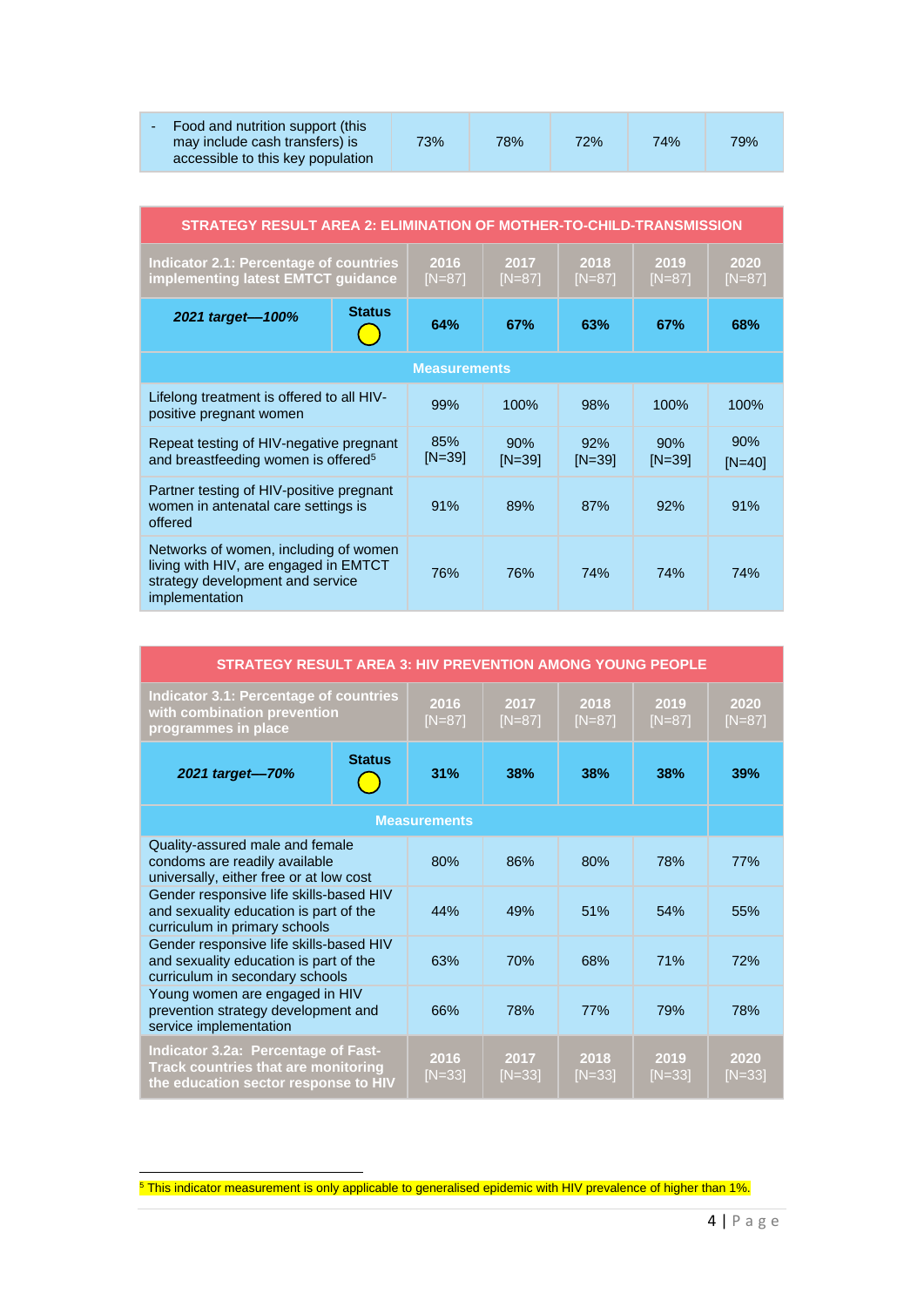| 2021 target -- 70%                                                                                                                                                                                                   | <b>Status</b> | 58%                 | 61%              | 61%              | 61%              | 64%              |  |
|----------------------------------------------------------------------------------------------------------------------------------------------------------------------------------------------------------------------|---------------|---------------------|------------------|------------------|------------------|------------------|--|
|                                                                                                                                                                                                                      |               | <b>Measurements</b> |                  |                  |                  |                  |  |
| The country has integrated the core<br>indicators for measuring the education<br>sector response to HIV in national<br>education monitoring systems, in line<br>with the recommendations of the IATT<br>on education |               | 58%                 | 61%              | 61%              | 61%              | 64%              |  |
| Indicator 3.2b: Percentage of Fast-<br><b>Track countries with supportive</b><br>adolescent and youth sexual and<br>reproductive health policies in place                                                            |               | 2016<br>$[N=33]$    | 2017<br>$[N=33]$ | 2018<br>$[N=33]$ | 2019<br>$[N=33]$ | 2020<br>$[N=33]$ |  |
| 2021 target-90%                                                                                                                                                                                                      | <b>Status</b> | 91%                 | 91%              | 91%              | 88%              | 88%              |  |
| <b>Measurements</b>                                                                                                                                                                                                  |               |                     |                  |                  |                  |                  |  |
| Supportive adolescent and youth sexual<br>and reproductive health policies are in<br>place                                                                                                                           |               | 91%                 | 91%              | 91%              | 88%              | 88%              |  |

| <b>STRATEGY RESULT AREA 4: KEY POPULATIONS</b>                                                                                                                                 |               |                  |                                             |                  |                  |                  |  |  |
|--------------------------------------------------------------------------------------------------------------------------------------------------------------------------------|---------------|------------------|---------------------------------------------|------------------|------------------|------------------|--|--|
| Indicator 4.1: Percentage of<br>countries with comprehensive<br>packages of services for key<br>populations defined and included in<br>national strategies                     |               | 2016<br>$[N=87]$ | 2017<br>$[N=87]$                            | 2018<br>$[N=87]$ | 2019<br>$[N=87]$ | 2020<br>$[N=87]$ |  |  |
| Key population: gay men and other men who have sex with men, sex workers                                                                                                       |               |                  |                                             |                  |                  |                  |  |  |
| 2021 target-90%                                                                                                                                                                | <b>Status</b> | 66%              | 71%                                         | 67%              | 74%              | 74%              |  |  |
|                                                                                                                                                                                |               |                  | Key population: prisons and closed settings |                  |                  |                  |  |  |
| 2021 target-50%                                                                                                                                                                | <b>Status</b> | 49%              | 49%                                         | 51%              | 55%              | 57%              |  |  |
| <b>Measurements</b>                                                                                                                                                            |               |                  |                                             |                  |                  |                  |  |  |
| The country has size and prevalence<br>estimates for gay men and other men<br>who have sex with men                                                                            |               | 80%              | 84%                                         | 82%              | 89%              | 86%              |  |  |
| The country has size and prevalence<br>estimates for sex workers                                                                                                               |               | 87%              | 87%                                         | 90%              | 95%              | 86%              |  |  |
| The country has size and prevalence<br>estimates for prisoners and closed<br>settings                                                                                          |               | 56%              | 57%                                         | 56%              | 60%              | 63%              |  |  |
| Comprehensive packages of services<br>for gay men and other men who have<br>sex with men in line with international<br>guidance defined and included in<br>national strategies |               | 75%              | 80%                                         | 82%              | 86%              | 91%              |  |  |
| Comprehensive packages of services<br>for sex workers in line with                                                                                                             |               | 84%              | 87%                                         | 91%              | 93%              | 90%              |  |  |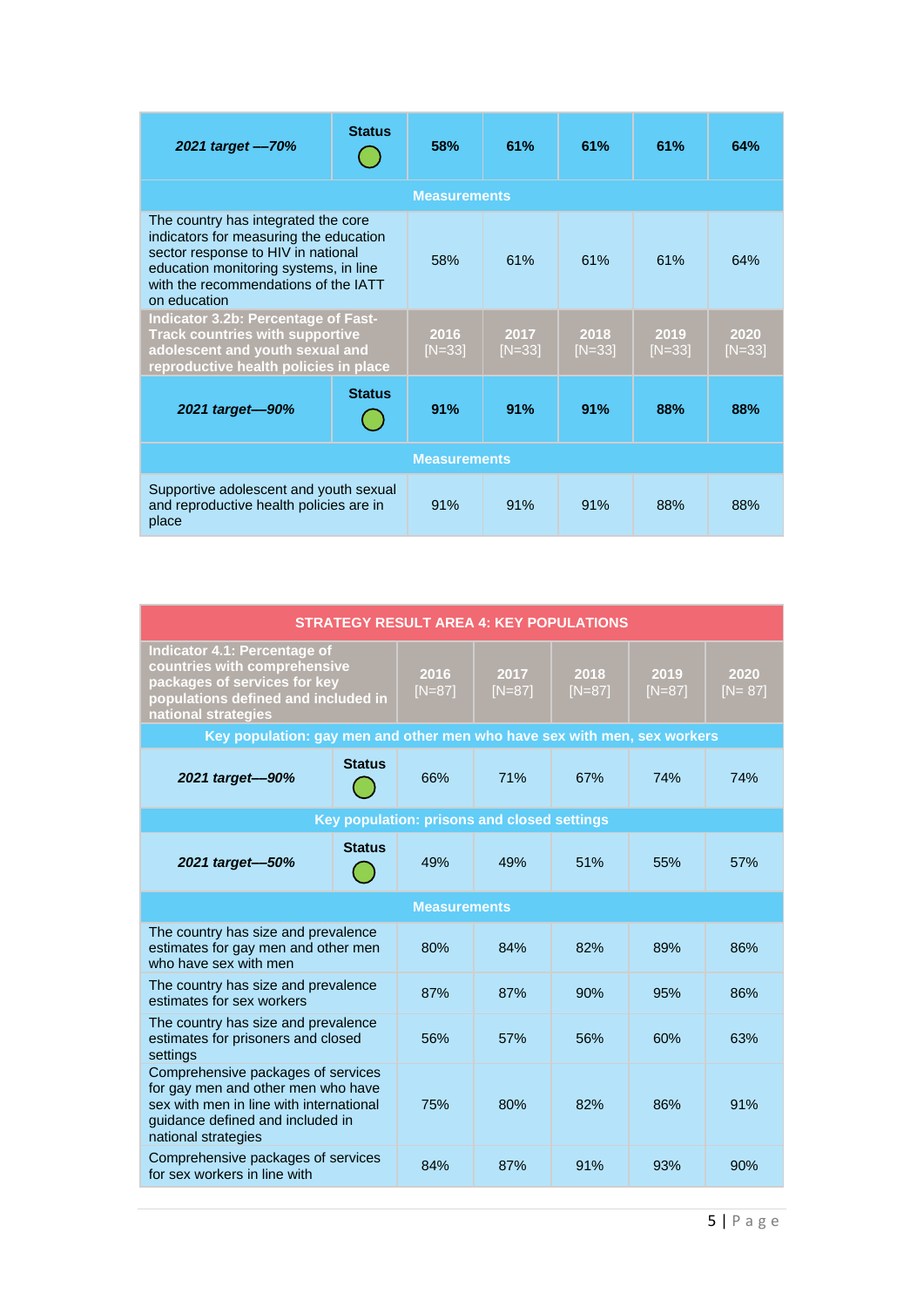| international guidance defined and<br>included in national strategies                                                                                                                                                                                                       |                     |                     |                     |                     |                     |
|-----------------------------------------------------------------------------------------------------------------------------------------------------------------------------------------------------------------------------------------------------------------------------|---------------------|---------------------|---------------------|---------------------|---------------------|
| Comprehensive packages of services<br>for prisoners and closed settings in<br>line with international guidance<br>defined and included in national<br>strategies                                                                                                            | 55%                 | 56%                 | 60%                 | 67%                 | 69%                 |
| Gay men and other men who have<br>sex with men are engaged in HIV<br>strategy/programming and service<br>delivery                                                                                                                                                           | 89%                 | 89%                 | 89%                 | 87%                 | 89%                 |
| Sex workers are engaged in HIV<br>strategy/programming and service<br>delivery                                                                                                                                                                                              | 90%                 | 90%                 | 89%                 | 87%                 | 90%                 |
| Indicator 4.2: Percentage of<br>countries implementing in<br>combination the most essential<br>interventions to reduce new HIV<br>infections among people who inject<br>drugs<br>Countries with epidemic among<br>people who inject drugs,<br>implementing interventions in | 2016<br>$[N=33]$    | 2017<br>$[N=35]$    | 2018<br>$[N=36]$    | 2019<br>$[N=41]$    | 2020<br>$[N=41]$    |
| combination                                                                                                                                                                                                                                                                 |                     |                     |                     |                     |                     |
| <b>Status</b><br>2021 target-60%                                                                                                                                                                                                                                            | 64%                 | 60%                 | 61%                 | <b>56%</b>          | 63%                 |
|                                                                                                                                                                                                                                                                             | <b>Measurements</b> |                     |                     |                     |                     |
| The country has a significant<br>epidemic among people who inject<br>drugs                                                                                                                                                                                                  | 38%                 | 40%                 | 41%                 | 47%                 | 47%                 |
| Countries with significant epidemics among people who inject drugs                                                                                                                                                                                                          |                     |                     |                     |                     |                     |
|                                                                                                                                                                                                                                                                             | 2016<br>$[N=33/87]$ | 2017<br>$[N=35/87]$ | 2018<br>$[N=36/87]$ | 2019<br>$[N=41/87]$ | 2020<br>$[N=41/87]$ |
| Opioid substitution therapy                                                                                                                                                                                                                                                 | 64%                 | 63%                 | 61%                 | 56%                 | 66%                 |
| Needle and syringe programmes                                                                                                                                                                                                                                               | 79%                 | 74%                 | 78%                 | 76%                 | 83%                 |
| HIV testing and counselling                                                                                                                                                                                                                                                 | 85%                 | 86%                 | 92%                 | 98%                 | 100%                |
| Antiretroviral therapy                                                                                                                                                                                                                                                      | 88%                 | 86%                 | 94%                 | 98%                 | 100%                |
| Gender-sensitive - people who inject<br>drugs                                                                                                                                                                                                                               | 2016<br>[N=87]      | 2017<br>$[N=87]$    | 2018<br>$[N=87]$    | 2019<br>$[N=87]$    | 2020<br>$[N=87]$    |
| A gender-sensitive HIV needs<br>assessment is available for people<br>who inject drugs                                                                                                                                                                                      | 20%                 | 30%                 | 29%                 | 30%                 | 29%                 |

| STRATEGY RESULT AREA 5: GENDER INEQUALITY AND GENDER-BASED VIOLENCE                                                                                                 |                    |                    |                    |                    |                    |
|---------------------------------------------------------------------------------------------------------------------------------------------------------------------|--------------------|--------------------|--------------------|--------------------|--------------------|
| Indicator 5.1: Percentage of countries<br>with national HIV policies and<br>strategies that promote gender<br>equality and transform unequal<br><b>gender norms</b> | 2016<br>$IN = 871$ | 2017<br>$IN = 871$ | 2018<br>$IN = 871$ | 2019<br>$IN = 871$ | 2020<br>$IN = 871$ |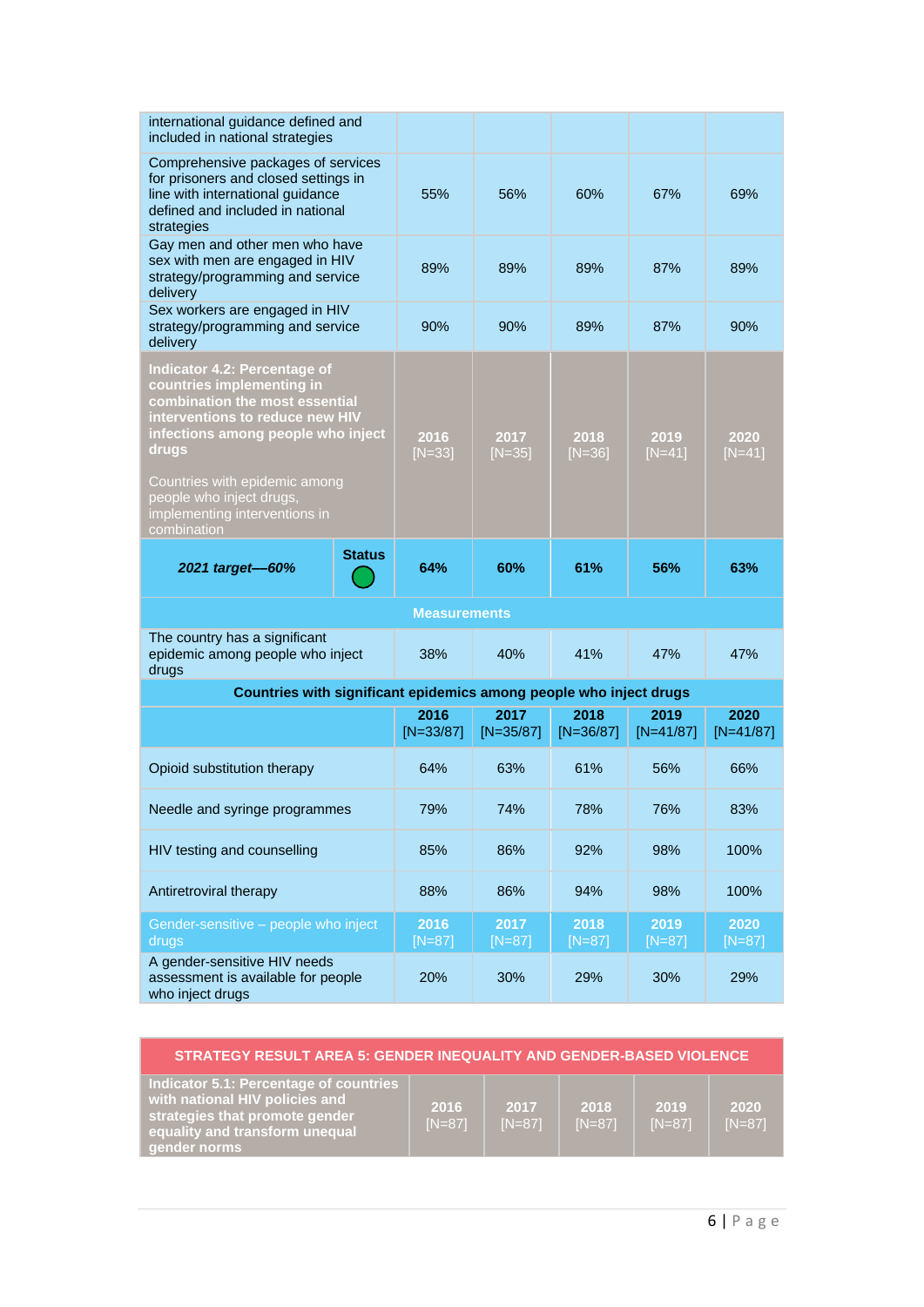| 2021 target-70%                                                                                                                                                                                                      | <b>Status</b> | 47%                 | 60%              | <b>57%</b>       | 68%              | 70%              |
|----------------------------------------------------------------------------------------------------------------------------------------------------------------------------------------------------------------------|---------------|---------------------|------------------|------------------|------------------|------------------|
|                                                                                                                                                                                                                      |               | <b>Measurements</b> |                  |                  |                  |                  |
| Assessments of the social, economic<br>and legal factors that put women and<br>girls at risk of HIV are available                                                                                                    |               | 74%                 | 77%              | 75%              | 78%              | 78%              |
| Sex- and age-disaggregated data and<br>gender analysis are used in HIV<br>planning and budgeting                                                                                                                     |               | 85%                 | 89%              | 91%              | 92%              | 93%              |
| Structural and social change<br>interventions to transform unequal<br>gender norms and systemic barriers<br>implemented, including gender-sensitive<br>education curricula and initiatives to<br>engage men and boys |               | 62%                 | 72%              | 71%              | 80%              | 80%              |
| <b>Indicator 5.2: Percentage of countries</b><br>with laws and/or policies and<br>services to prevent and address<br>gender-based violence                                                                           |               | 2016<br>$[N=87]$    | 2017<br>$[N=87]$ | 2018<br>$[N=87]$ | 2019<br>$[N=87]$ | 2020<br>$[N=87]$ |
| 2021 target-70%                                                                                                                                                                                                      | <b>Status</b> | 43%                 | 54%              | 60%              | 59%              | 61%              |
|                                                                                                                                                                                                                      |               | <b>Measurements</b> |                  |                  |                  |                  |
| Disaggregated data on prevalence and<br>nature of gender-based violence are<br>available and used                                                                                                                    |               | 63%                 | 70%              | 72%              | 78%              | 80%              |
| Legislation and/or policies addressing<br>gender-based violence exist                                                                                                                                                |               | 95%                 | 98%              | 100%             | 100%             | 100%             |
| A mechanism to report and address<br>cases of gender-based violence is<br>available, e.g., special counselling<br>centres, ombudsman, special courts,<br>and legal support for victims                               |               | 94%                 | 95%              | 95%              | 95%              | 93%              |
| HIV, sexual and reproductive health,<br>and gender-based violence services                                                                                                                                           |               | 67%                 | 72%              | 77%              | 74%              | 76%              |

| <b>STRATEGY RESULT AREA 6: HUMAN RIGHTS, STIGMA AND DISCRIMINATION</b>                                                                                                  |                     |                               |                    |                          |                    |                    |  |
|-------------------------------------------------------------------------------------------------------------------------------------------------------------------------|---------------------|-------------------------------|--------------------|--------------------------|--------------------|--------------------|--|
| Indicator 6.1: Percentage of countries<br>positively addressing laws and/or<br>policies presenting barriers to HIV<br>prevention, treatment and care<br><b>services</b> |                     | <b>INDICATOR UNDER REVIEW</b> |                    |                          |                    |                    |  |
| Indicator 6.2: Percentage of countries<br>with mechanisms in place providing<br>access to legal support for people<br>living with HIV                                   |                     | 2016<br>$IN = 871$            | 2017<br>$[N = 87]$ | 2018<br>$\sqrt{N} = 871$ | 2019<br>$[N = 87]$ | 2020<br>$[N = 87]$ |  |
| 2021 target-70%                                                                                                                                                         | <b>Status</b>       | 53%                           | 57%                | 61%                      | 64%                | 66%                |  |
|                                                                                                                                                                         | <b>Measurements</b> |                               |                    |                          |                    |                    |  |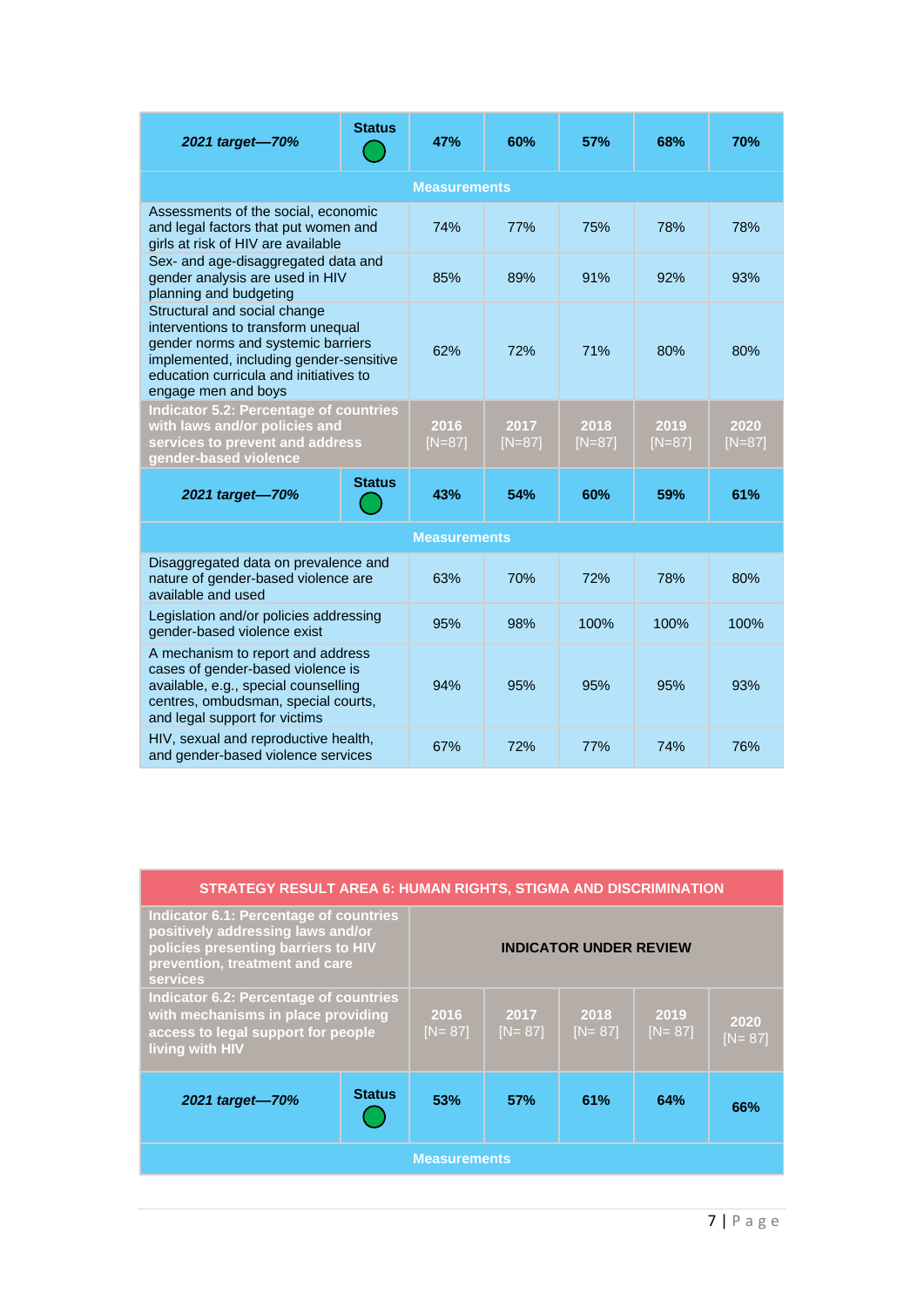| Any mechanisms in place to record and<br>address cases of discrimination in<br>relation to HIV                                                                                                                                                                                                              | 72%              | 79%                 | 82%              | 83%              | 84%              |     |
|-------------------------------------------------------------------------------------------------------------------------------------------------------------------------------------------------------------------------------------------------------------------------------------------------------------|------------------|---------------------|------------------|------------------|------------------|-----|
| Mechanisms in place to provide promote<br>access to legal support (e.g. free legal<br>services, legal literacy programmes) for<br>HIV-related issues including gender-<br>based discrimination (for example<br>dispossession due to loss of property<br>and/or inheritance rights in the context<br>of HIV) | 77%              | 84%                 | 83%              | 83%              | 84%              |     |
| HIV sensitive training programmes on<br>human rights and non-discrimination<br>laws for law enforcement personnel and<br>members of the judiciary and members<br>of national human rights institutions<br>conducted                                                                                         | 70%              | 72%                 | 76%              | 78%              | 75%              |     |
| Indicator 6.3: Percentage of countries<br>with measures in place to reduce<br>stigma and discrimination in health-<br>care settings                                                                                                                                                                         | 2016<br>$[N=87]$ | 2017<br>$[N=87]$    | 2018<br>$[N=87]$ | 2019<br>$[N=87]$ | 2020<br>$[N=87]$ |     |
| 2021 target-60%                                                                                                                                                                                                                                                                                             | <b>Status</b>    | 28%                 | 30%              | 30%              | 32%              | 33% |
|                                                                                                                                                                                                                                                                                                             |                  | <b>Measurements</b> |                  |                  |                  |     |
| Health care workers pre- and in-service<br>training includes gender-sensitive<br>stigma and discrimination reduction,<br>including specific attention to the SRHR<br>of women living with HIV in all of their<br>diversity and throughout their lives                                                       | 57%              | 59%                 | 63%              | 64%              | 67%              |     |
| An up-to-date assessment on HIV-<br>related discrimination in the health<br>sector is available (either through the<br>Stigma Index or another tool)                                                                                                                                                        | 49%              | 49%                 | 49%              | 52%              | 48%              |     |
| Measures in place for redress in cases<br>of stigma and discrimination in the<br>health-care sector                                                                                                                                                                                                         |                  | 57%                 | 62%              | 63%              | 66%              | 64% |

| <b>STRATEGY RESULT AREA 7: INVESTMENT AND EFFICIENCY</b>                               |                  |                     |                  |                  |                  |     |  |  |  |  |
|----------------------------------------------------------------------------------------|------------------|---------------------|------------------|------------------|------------------|-----|--|--|--|--|
| Indicator 7.1a: Percentage of<br>countries with a HIV sustainability<br>plan developed | 2016<br>$[N=26]$ | 2017<br>$[N=28]$    | 2018<br>$[N=37]$ | 2019<br>$[N=43]$ | 2020<br>$[N=45]$ |     |  |  |  |  |
| 2021 targets-70%                                                                       | <b>Status</b>    | 30%                 | <b>29%</b>       | 32%              | 37%              | 40% |  |  |  |  |
|                                                                                        |                  | <b>Measurements</b> |                  |                  |                  |     |  |  |  |  |
| The country has developed an HIV<br>sustainability and/or transition plan              |                  | 30%                 | 32%              | 43%              | 49%              | 52% |  |  |  |  |
| Countries who have developed an HIV sustainability and/or transition plan              |                  |                     |                  |                  |                  |     |  |  |  |  |
| 2016<br>2017<br>2018<br>2019<br>2020                                                   |                  |                     |                  |                  |                  |     |  |  |  |  |
|                                                                                        |                  |                     |                  |                  |                  |     |  |  |  |  |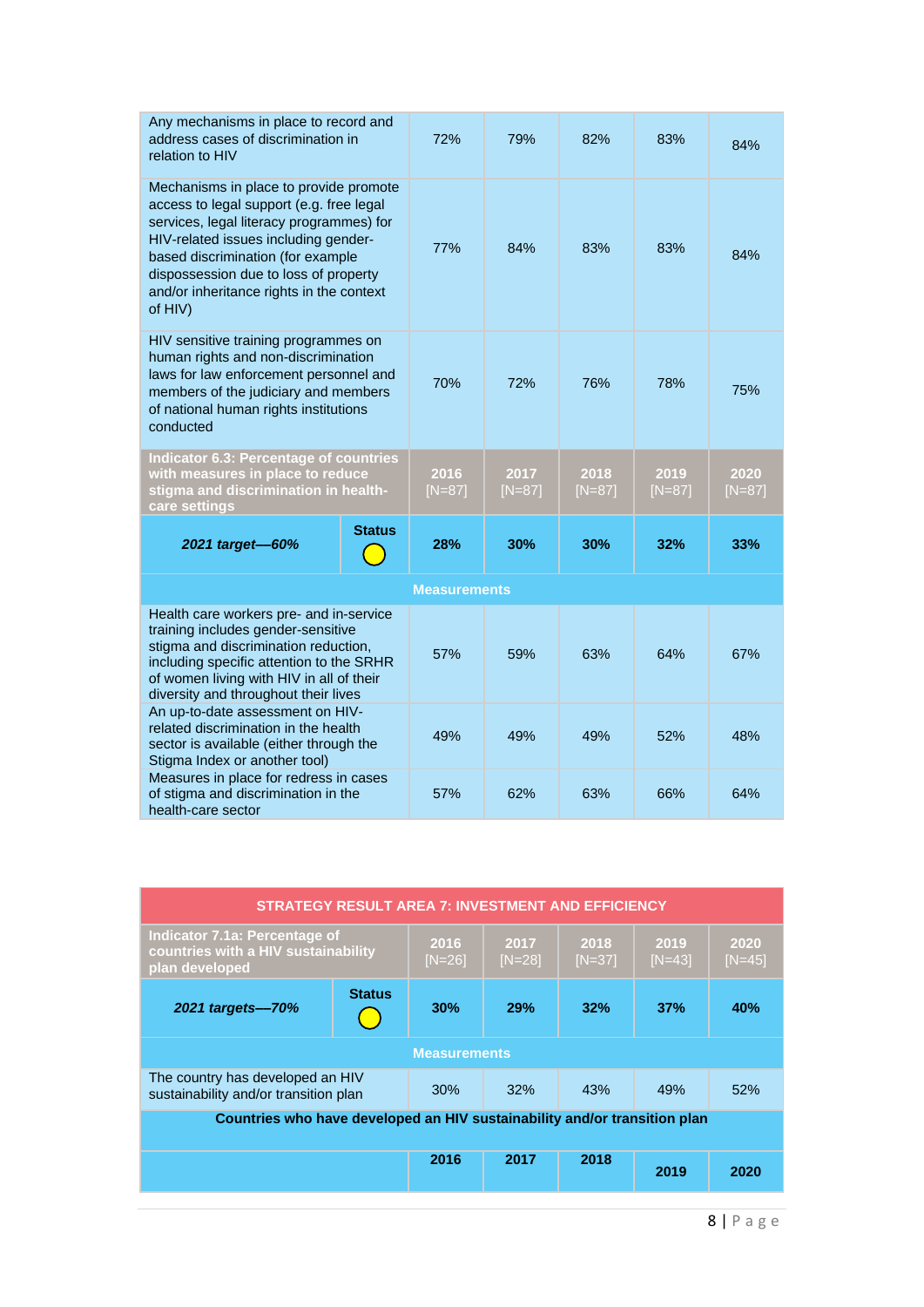|                                                                                                                                                                  |                     | [N=26/87            | [N=28/87         | $[N=37/87]$      | $[N=43/87]$      | $IN = 45/87$     |
|------------------------------------------------------------------------------------------------------------------------------------------------------------------|---------------------|---------------------|------------------|------------------|------------------|------------------|
| The plan indicates sustainability<br>increasing domestic public<br>investments for HIV over the years                                                            |                     | 96%                 | 93%              | 95%              | 98%              | 100%             |
| The plan has influenced policy and<br>resource generation and allocation in<br>the country                                                                       |                     | 92%                 | 86%              | 89%              | 88%              | 82%              |
| - The plan covers financial contributions<br>from the private sector in support of<br>the HIV response                                                           |                     | 35%                 | 36%              | 35%              | 42%              | 49%              |
| Indicator 7.1b: Percentage of<br>countries with up-to-date quality HIV<br>investment cases (or similar<br>assessing allocative efficiency) that<br>is being used |                     | 2016<br>$[N=87]$    | 2017<br>$[N=87]$ | 2018<br>$[N=87]$ | 2019<br>$[N=87]$ | 2020<br>$[N=87]$ |
| 2021 target-80%                                                                                                                                                  | <b>Status</b>       | 48%                 | 47%              | 47%              | 51%              | 54%              |
|                                                                                                                                                                  |                     | <b>Measurements</b> |                  |                  |                  |                  |
| A computerized monitoring system that<br>provides district level data on a routinely<br>basis including key HIV service delivery<br>variables (ART and PMTCT)    |                     | 72%                 | 72%              | 74%              | 78%              | 77%              |
| The country tracks and analyses HIV<br>expenditures per funding source and<br>beneficiary population                                                             |                     | 66%                 | 64%              | 66%              | 69%              | 72%              |
| Country allocations based on epidemic<br>priorities and efficiency analysis<br>(investment case or similar)                                                      |                     | 72%                 | 71%              | 70%              | 69%              | 71%              |
| <b>Indicator 7.2: Percentage of countries</b><br>with scale-up of new and emerging<br>technologies or service delivery<br>models                                 |                     | 2016<br>[N=87]      | 2017<br>$[N=87]$ | 2018<br>$[N=87]$ | 2019<br>[N=87]   | 2020<br>$[N=87]$ |
| 2021 target-60%                                                                                                                                                  | <b>Status</b>       | 32%                 | 34%              | 36%              | 40%              | 41%              |
|                                                                                                                                                                  | <b>Measurements</b> |                     |                  |                  |                  |                  |
| Social media/information and<br>communication technologies                                                                                                       |                     | 77%                 | 80%              | 82 %             | 83%              | 86%              |
| e-health and/or m-health tools for priority<br><b>HIV</b> services                                                                                               |                     | 46%                 | 46%              | 48%              | 53%              | 55%              |
| Diagnostics for rapid diagnosis,<br>combined HIV/syphilis and for<br>monitoring of viral suppression                                                             |                     | 60%                 | 70%              | 75%              | 74%              | 72%              |

| <b>STRATEGY RESULT AREA 8: HIV AND HEALTH SERVICE INTEGRATION</b>                            |                  |                    |                    |                    |                           |  |  |  |
|----------------------------------------------------------------------------------------------|------------------|--------------------|--------------------|--------------------|---------------------------|--|--|--|
| Indicator 8.1: Percentage of countries<br>delivering HIV services in an<br>integrated manner | 2016<br>$[N=87]$ | 2017<br>$IN = 871$ | 2018<br>$IN = 871$ | 2019<br>$IN = 871$ | <b>2020</b><br>$IN = 871$ |  |  |  |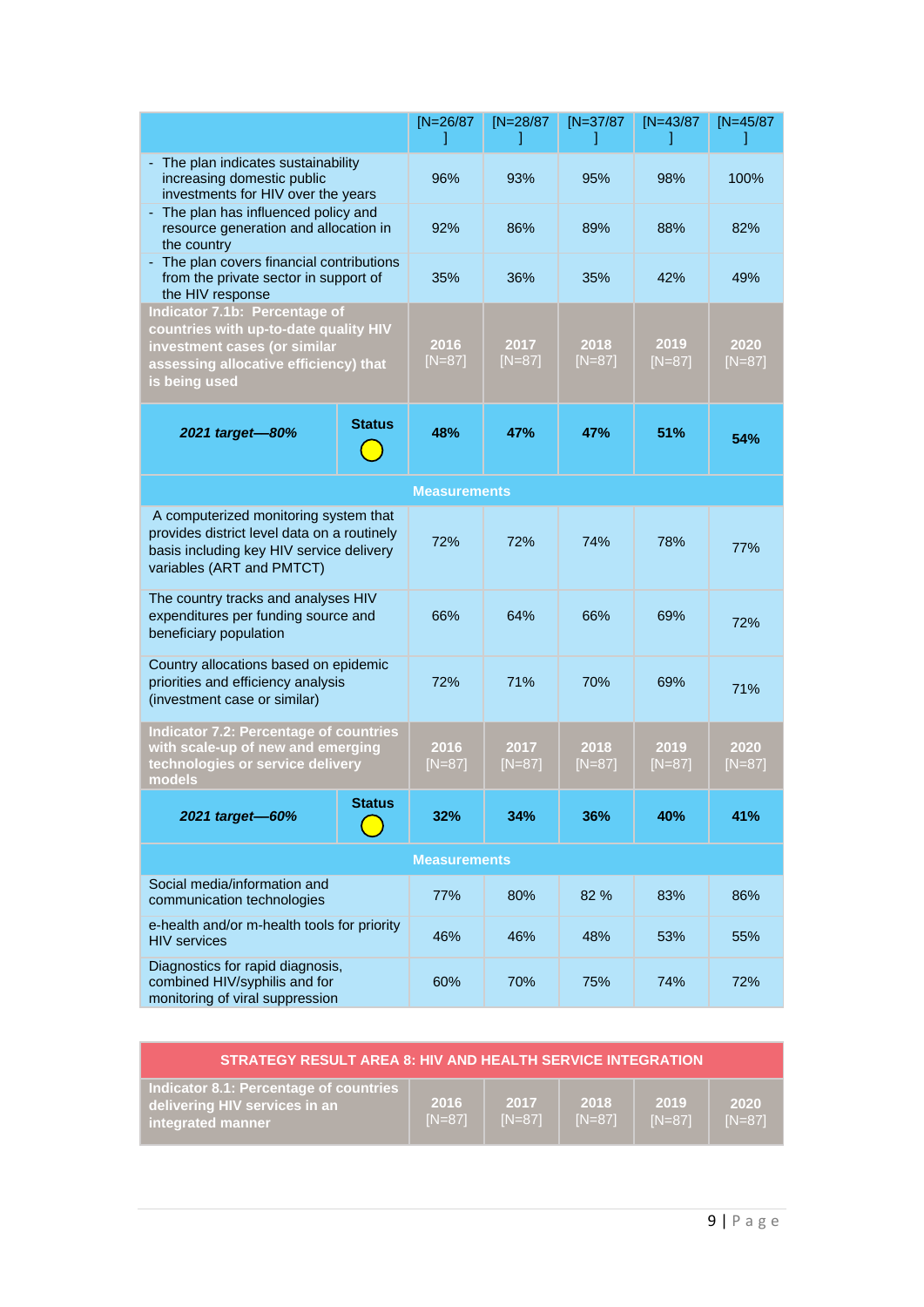| 2021 target-80%                                                            | <b>Status</b> | 64% | 66% | 68% | <b>68%</b> | 68% |  |  |
|----------------------------------------------------------------------------|---------------|-----|-----|-----|------------|-----|--|--|
| <b>Measurements</b>                                                        |               |     |     |     |            |     |  |  |
| HIV, sexual and reproductive health,<br>and gender-based violence services |               | 67% | 70% | 71% | 74%        | 76% |  |  |
| HIV and TB                                                                 |               | 91% | 87% | 87% | 89%        | 87% |  |  |
| HIV and antenatal care                                                     |               | 95% | 95% | 94% | 93%        | 94% |  |  |

| Indicator 8.2: Percentage of countries<br>with social protection strategies and<br>systems in place that address HIV<br>The country has a national social<br>protection strategy/policy with all<br><b>UBRAF</b> components |  | 2016<br>$[N=72]$    | 2017<br>$[N=75]$ | 2018<br>$[N=77]$ | 2019<br>$[N=78]$ | 2020<br>$[N=78]$ |
|-----------------------------------------------------------------------------------------------------------------------------------------------------------------------------------------------------------------------------|--|---------------------|------------------|------------------|------------------|------------------|
| <b>Status</b><br>2021 target-70%                                                                                                                                                                                            |  | 81%                 | 84%              | 86%              | 82%              | 83%              |
|                                                                                                                                                                                                                             |  | <b>Measurements</b> |                  |                  |                  |                  |
| The country has a national social<br>protection strategy /policy                                                                                                                                                            |  | 83%                 | 86%              | 89%              | 90%              | 90%              |

| Countries with a national social protection strategy/policy                                                                                                |                     |                     |                     |                     |                     |  |  |  |  |
|------------------------------------------------------------------------------------------------------------------------------------------------------------|---------------------|---------------------|---------------------|---------------------|---------------------|--|--|--|--|
|                                                                                                                                                            | 2016<br>$[N=72/87]$ | 2017<br>$[N=75/87]$ | 2018<br>$[N=77/87]$ | 2019<br>$[N=78/87]$ | 2020<br>$[N=78/87]$ |  |  |  |  |
| The national social protection<br>strategy/policy covers people living with<br>HIV and affected by HIV                                                     | 85%                 | 87%                 | 88%                 | 87%                 | 88%                 |  |  |  |  |
| The national social protection<br>strategy/policy covers orphans and<br>vulnerable children                                                                | 94%                 | 96%                 | 94%                 | 90%                 | 90%                 |  |  |  |  |
| National health insurance covers people<br>living with HIV                                                                                                 | 2016<br>$[N=67]$    | 2017<br>$[N=71]$    | 2018<br>$[N=75]$    | 2019<br>$[N=73]$    | 2020<br>$[N=71]$    |  |  |  |  |
| The national health insurance (and<br>social health insurance where distinct),<br>life or critical illness insurance, cover<br>people living with HIV      | 67%                 | 68%                 | 67%                 | 71%                 | 70%                 |  |  |  |  |
| Social protection programmes are<br>provided to men and women                                                                                              | 2016<br>$[N=68]$    | 2017<br>$[N=72]$    | 2018<br>$[N=76]$    | 2019<br>$[N=74]$    | 2020<br>$[N=76]$    |  |  |  |  |
| Social protection programmes, such as<br>safety nets and livelihood interventions,<br>are provided to men and women living<br>with HIV and affected by HIV | 65%                 | 69%                 | 71%                 | 76%                 | 75%                 |  |  |  |  |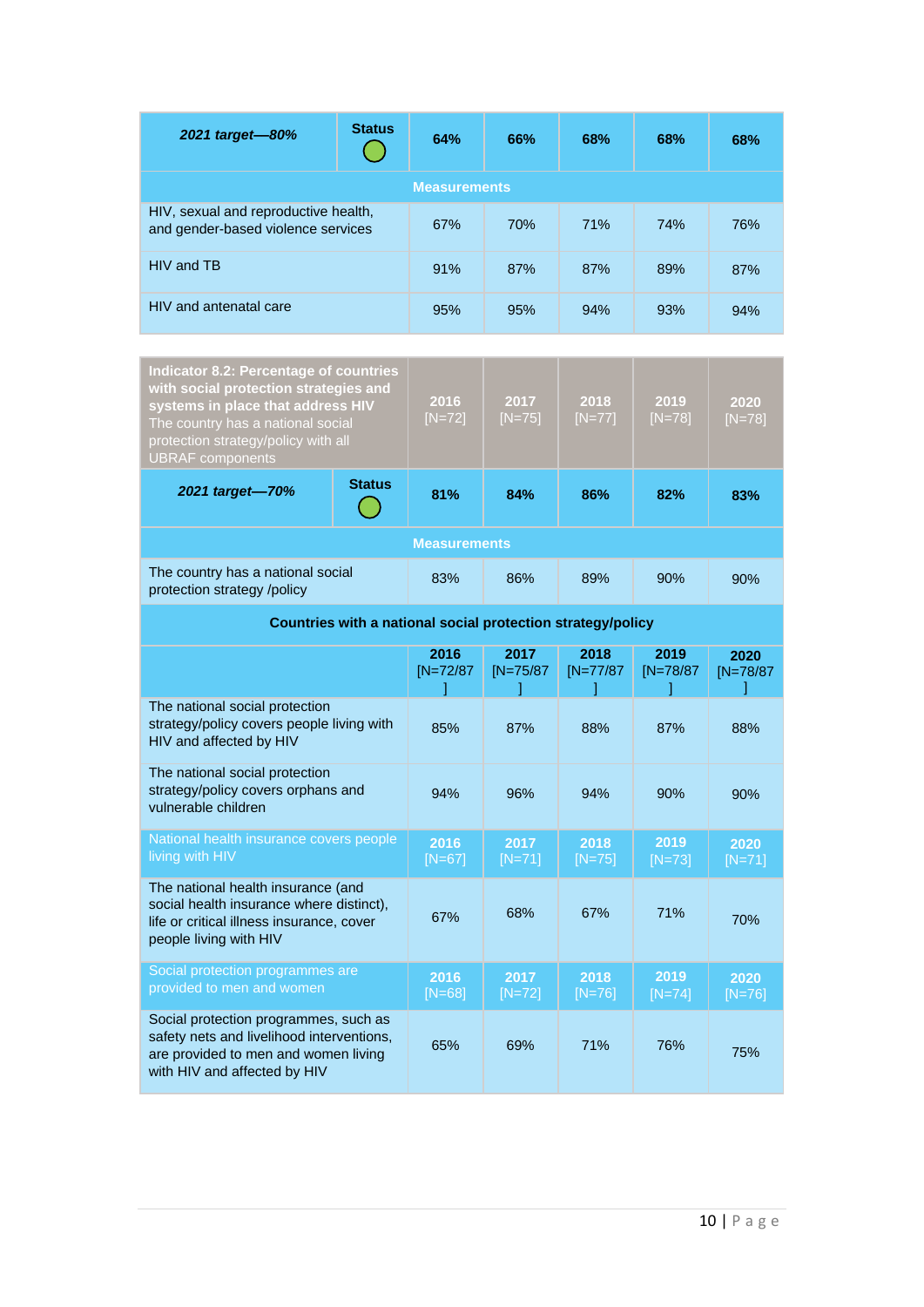|                                                                                                                                                                                                           |                             |                                 |                                                               |                                                              | <b>SECRETARIAT FUNCTIONS</b> |                    |  |  |  |  |  |  |  |
|-----------------------------------------------------------------------------------------------------------------------------------------------------------------------------------------------------------|-----------------------------|---------------------------------|---------------------------------------------------------------|--------------------------------------------------------------|------------------------------|--------------------|--|--|--|--|--|--|--|
| <b>Secretariat Function</b><br>1c. Percentage of<br>countries with HIV<br><b>Strategies that reflect</b><br><b>Fast-Track</b>                                                                             |                             | 2016<br>$[N=87]$                | 2017<br>$[N=87]$                                              | 2018<br>$[N=87]$                                             | 2019 [N=87]                  | 2020<br>$[N=87]$   |  |  |  |  |  |  |  |
| 2021 target-<br>100%                                                                                                                                                                                      | <b>Status</b>               | 62%                             | 71%                                                           | 74%                                                          | 76%                          | 82%                |  |  |  |  |  |  |  |
|                                                                                                                                                                                                           |                             |                                 | <b>Measurements</b>                                           |                                                              |                              |                    |  |  |  |  |  |  |  |
| The country Strategy<br>reflects the<br>population/location<br>principle                                                                                                                                  |                             | 87%                             | 90%                                                           | 98%                                                          | 98%                          | 99%                |  |  |  |  |  |  |  |
| The country Strategy<br>adopts all 10 Fast-Track<br>targets that apply                                                                                                                                    |                             | 74%                             | 80%                                                           | 83%                                                          | 85%                          | 90%                |  |  |  |  |  |  |  |
| The country Strategy<br>focuses on increasing<br>the percentage of<br>domestic funding on the<br>AIDS response                                                                                            |                             | 83%                             | 86%                                                           | 86%                                                          | 89%                          | 89%                |  |  |  |  |  |  |  |
| <b>Secretariat Function</b><br>2b. The UNAIDS<br><b>Secretariat mobilizes</b><br>financial resources to<br>support civil society<br>action                                                                |                             | 2016                            | 2017                                                          | 2018                                                         | 2019                         | 2020               |  |  |  |  |  |  |  |
| $2021$ target -<br><b>Maintain and</b><br>increase<br>amounts<br>mobilised in<br>previous<br>years                                                                                                        | <b>Status</b><br>in<br>List | Non-core:<br>13.742.963<br>US\$ | Non-core:<br>13.868.702<br>US\$<br>Core:<br>4.400.000<br>US\$ | Non-core:<br>3.089.776<br>US\$<br>Core:<br>1.100.000<br>US\$ | Core:<br>981.000<br>US\$     |                    |  |  |  |  |  |  |  |
| <b>Secretariat Function 3.</b><br>Percentage of<br>countries with a<br>complete set of GARPR<br>data                                                                                                      |                             | 2016                            | 2017                                                          | 2018                                                         | 2019                         | 2020               |  |  |  |  |  |  |  |
| 2021 target-<br>>95%                                                                                                                                                                                      | <b>Status</b>               | 90%<br>[173/193]                | 90%<br>[174/193]                                              | 90%<br>[173/193]                                             | 90%<br>[174/193]             | 73% 6<br>[140/193] |  |  |  |  |  |  |  |
| <b>Secretariat Function</b><br>4a. Percentage of<br>countries that have a<br><b>functioning Joint</b><br><b>Team: all Cosponsors</b><br>present in country are<br>represented in the<br><b>Joint Team</b> |                             | 2016<br>$[N=87]$                | 2017<br>$[N=87]$                                              | 2018<br>$[N=87]$                                             | 2019 [N=87]                  | 2020<br>$[N=87]$   |  |  |  |  |  |  |  |
| 2021 target-<br>90%                                                                                                                                                                                       | <b>Status</b><br>i<br>List  | 55%                             | 66%                                                           | 61%                                                          | 61%                          | 57%                |  |  |  |  |  |  |  |
|                                                                                                                                                                                                           |                             |                                 | <b>Measurements</b>                                           |                                                              |                              |                    |  |  |  |  |  |  |  |
| All Cosponsors present<br>in country are<br>represented in the Joint<br>Team                                                                                                                              |                             | 62%                             | 69%                                                           | 61%                                                          | 62%                          | 59%                |  |  |  |  |  |  |  |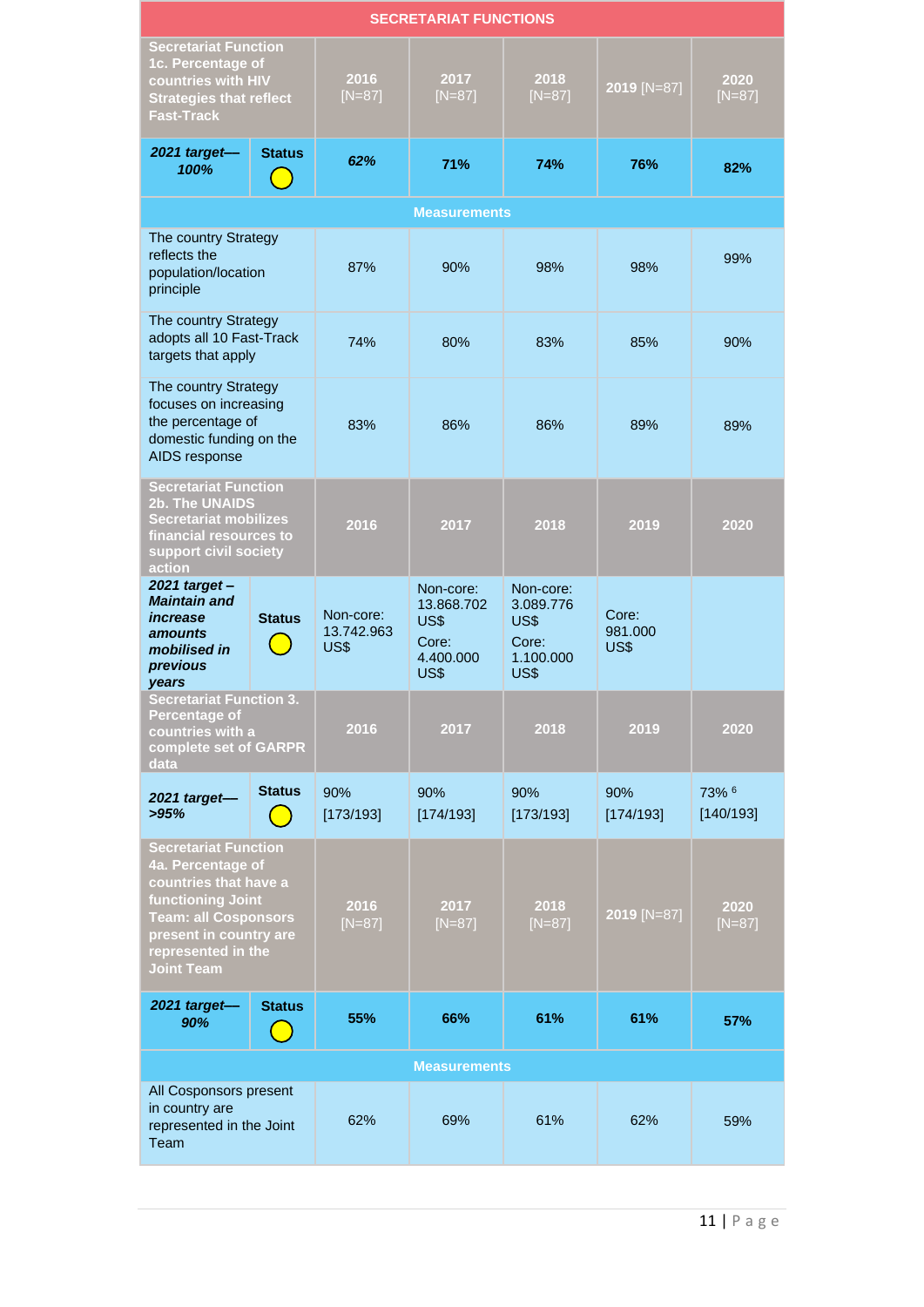| The Joint Team<br>developed and is<br>implementing the Joint<br>UN Programme of<br>Support on HIV and<br><b>AIDS</b>                                                                                                   |               | 87%                                                | 89%                                                    | 89%                                                | 89%                                                    | 92%                                                |
|------------------------------------------------------------------------------------------------------------------------------------------------------------------------------------------------------------------------|---------------|----------------------------------------------------|--------------------------------------------------------|----------------------------------------------------|--------------------------------------------------------|----------------------------------------------------|
| <b>Secretariat Function</b><br>5a. Achievement of<br>effectiveness criteria<br>and efficiency targets                                                                                                                  |               | 2016                                               | 2017                                                   | 2018                                               | 2019                                                   | 2020                                               |
| 2021 target-<br>$-100%$                                                                                                                                                                                                | <b>Status</b> |                                                    |                                                        |                                                    |                                                        |                                                    |
|                                                                                                                                                                                                                        |               |                                                    | <b>Measurements</b>                                    |                                                    |                                                        |                                                    |
| <b>UBRAF</b><br>expenditure/implementati<br><b>on</b><br>- Rate of implementation<br>of core UBRAF<br>resources (Secretariat<br>and Cosponsors) at 99%<br>(actual spending against<br>allocation for the<br>biennium). |               | 88%<br>(against<br>2016<br>available<br>core fund) | 85%<br>(against<br>2016-2017<br>available<br>core fund | 90%<br>(against<br>2018<br>available<br>core fund) | 95%<br>(against<br>2018-2019<br>available<br>core fund | 92%<br>(against<br>2020 core<br>available<br>fund  |
| Audit<br>Unqualified audited<br>financial statements<br>(Auditors issue a clean<br>audit opinion on the<br><b>UNAIDS</b> financial<br>statements every year).                                                          |               | Yes                                                | Yes                                                    | Yes                                                | Yes                                                    | <b>Auditor final</b><br>report not<br>yet provided |
| Cost control measures<br>- Travel expenditure kept<br>below the annual ceiling<br>for staff.                                                                                                                           |               | Yes                                                | Yes                                                    | Yes                                                | Yes                                                    | Yes                                                |
| 4. Human resources<br>Staff and budget overall<br>distribution in line with<br>regulations<br>(decentralised/country<br>Secretariat model: 70/30<br>country versus global<br>allocation).                              |               | 71:29                                              | 71:29                                                  | 70:30                                              | 70:30                                                  | 70:30                                              |
| High level of compliance<br>for performance<br>evaluation reports (PER)<br>maintained (Performance<br>and Learning<br>Management (PALM)<br>reports) (completed by at<br>least 95% of fixed-term<br>staff members).     |               | 99%                                                | 99%                                                    | 97%                                                | 97%                                                    | 95%                                                |
| Time to hire kept at less<br>than 3 months                                                                                                                                                                             |               | <b>No</b>                                          | <b>No</b>                                              | <b>No</b>                                          | <b>No</b>                                              | <b>No</b>                                          |
| <b>Secretariat Function</b><br>5b. Gender balance at                                                                                                                                                                   |               | 2016                                               | 2017                                                   | 2018                                               | 2019                                                   | 2020                                               |

*<sup>6</sup> Decrease in 2020 due to significantly strained resources during Covid-19 pandemic.*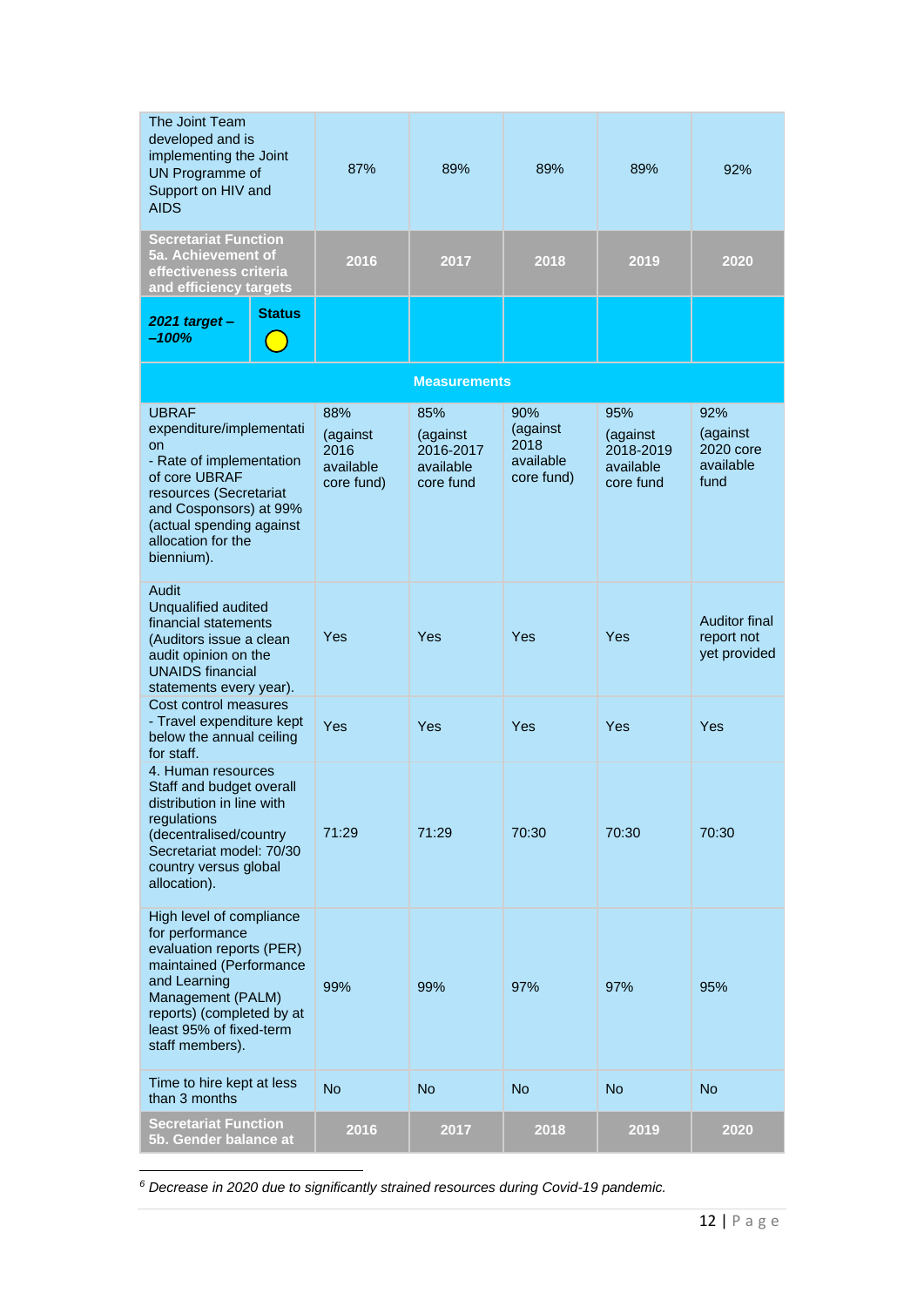| P5 and above levels<br>and among UNAIDS<br><b>Country Directors</b><br>achieved and<br>maintained                                                                                   |               |                                             |                                         |                                                    |                                                          |                                                                                                                                                                   |
|-------------------------------------------------------------------------------------------------------------------------------------------------------------------------------------|---------------|---------------------------------------------|-----------------------------------------|----------------------------------------------------|----------------------------------------------------------|-------------------------------------------------------------------------------------------------------------------------------------------------------------------|
| 2021<br>target50%                                                                                                                                                                   | <b>Status</b> | 41%                                         | 47%                                     | 46%                                                | 48%                                                      | 47%                                                                                                                                                               |
|                                                                                                                                                                                     |               |                                             | <b>Measurements</b>                     |                                                    |                                                          |                                                                                                                                                                   |
| 1. Increased percentage<br>of female staff at P5 and<br>above levels and in UCD<br>positions annually until<br>gender parity is achieved<br>and subsequently<br>maintain at parity. |               | P5 and<br>above: 44%<br><b>UCD: 41%</b>     | P5 and<br>above: 43%<br><b>UCD: 43%</b> | P <sub>5</sub> and<br>above: 43%<br><b>UCD:48%</b> | P5 and<br>above:46%<br><b>UCD: 48%</b>                   | P <sub>5</sub> and<br>above: 46%<br><b>UCD: 48%</b>                                                                                                               |
| 2. UNAIDS reported as<br>"meeting" or "exceeding"<br>all requirements of the<br>related UN-SWAP<br>annual report                                                                    |               | Meets or<br>exceeds the<br>15<br>indicators | 100%<br>compliance                      | Meets or<br>exceeds all<br>16<br>indicators        | Meets or<br>exceeds 14<br>out of 16<br><i>indicators</i> | Meets or<br>exceeds 13<br>out of 16<br><i>indicators</i>                                                                                                          |
| <b>Secretariat Function</b><br>5c. Implementation of<br>risk mitigation plan                                                                                                        |               | 2016                                        | 2017                                    | 2018                                               | 2019                                                     | 2020                                                                                                                                                              |
| 2021 target-<br>$-100%$                                                                                                                                                             | <b>Status</b> |                                             |                                         |                                                    |                                                          |                                                                                                                                                                   |
|                                                                                                                                                                                     |               |                                             | <b>Measurements</b>                     |                                                    |                                                          |                                                                                                                                                                   |
| 1. % of Risk Mitigation<br>measures implemented<br>for the top risks identified<br>for the Secretariat                                                                              |               |                                             |                                         |                                                    |                                                          | Tracking<br>system not<br>fully<br>operational                                                                                                                    |
| 2. Increased number of<br>projects carrying out risk<br>assessment (project<br>proposals with value<br>more than US\$ 50,000 to<br>include a section on risk<br>assessments)        |               |                                             |                                         |                                                    |                                                          | 100% All<br>proposals<br>$(non-$<br>commercial)<br>> USD 25k<br>now require<br>a risk<br>assessment                                                               |
| <b>Secretariat Function</b><br>5d. Implementation of<br>evaluation plan                                                                                                             |               | 2016                                        | 2017                                    | 2018                                               | 2019                                                     | 2020                                                                                                                                                              |
| 2021 target-<br>$-80%$                                                                                                                                                              | <b>Status</b> |                                             |                                         |                                                    |                                                          | 80%                                                                                                                                                               |
|                                                                                                                                                                                     |               |                                             | <b>Measurements</b>                     |                                                    |                                                          |                                                                                                                                                                   |
| 1. At least 80% of the<br>evaluations planned for<br>the year implemented<br>2. An appropriate<br>management response                                                               |               |                                             |                                         |                                                    |                                                          | All<br>evaluations<br>included in<br>the<br>evaluation<br>plan for 2020<br>were<br>completed<br>with minimal<br>delays and<br>implementati<br>on of<br>evaluation |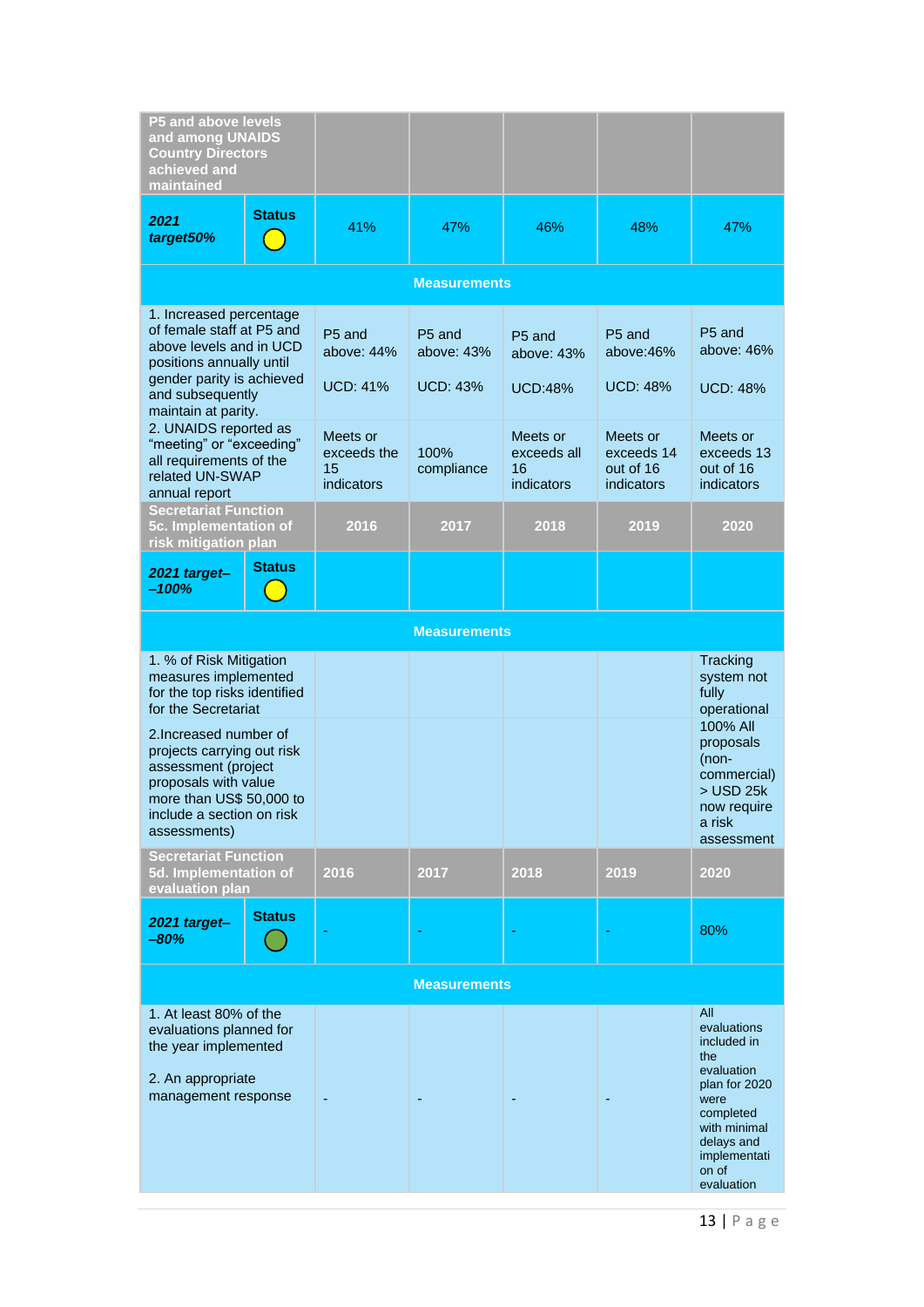| to evaluation<br>recommendations <sup>7</sup> |  |  | recommendat<br>ions is<br>tracked. A<br>management<br>response is<br>available for<br>all<br>evaluations<br>(see UNAIDS<br>Evaluation<br>office |
|-----------------------------------------------|--|--|-------------------------------------------------------------------------------------------------------------------------------------------------|
|                                               |  |  | UNAIDS)                                                                                                                                         |

<sup>7</sup> *Note: At its 44th meeting in June 2019, the PCB approved UNAIDS new evaluation policy, which formalized the establishment of an evaluation office as a structurally and functionally independent unit of UNAIDS Secretariat, positioned independently from management functions, and reporting directly to the PCB. At its 45th meeting in December 2019 the PCB approved UNAIDS first biennial evaluation plan (for 2020-2021). Accordingly, reporting in the table only covers the year 2020.*